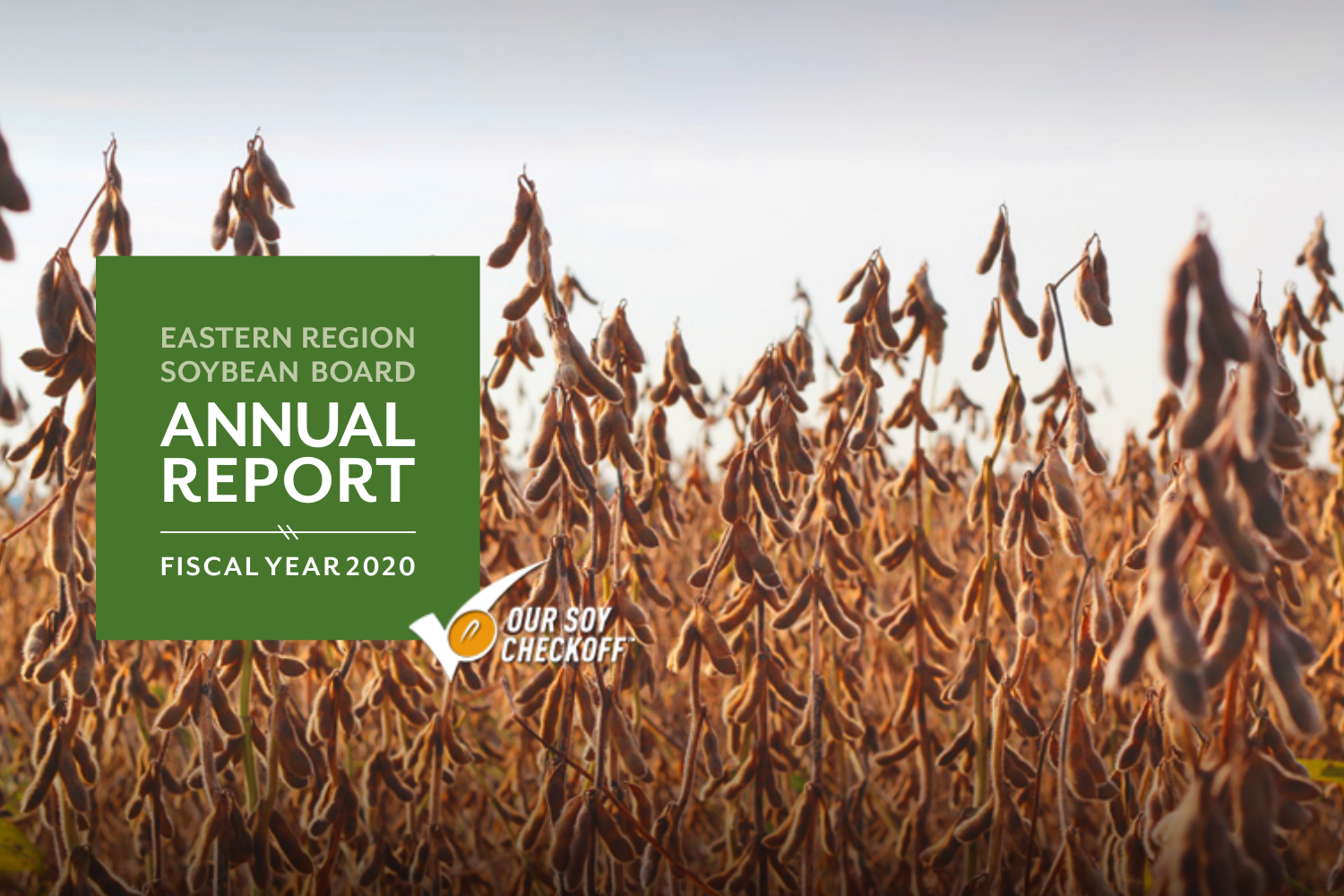## *Here's How the Soy Checkoff Works*

The national soy checkoff was created as part of the 1990 Farm Bill. The Federal Act & Order that created the soy checkoff requires that all soybean farmers pay into the soy checkoff at the first point of sale of the soybeans. These funds are then used for promotion, research and education at both the state and national level.



 Led by volunteer soybean farmers, the United Soybean Board and the Eastern Region Soybean Board invest and leverage soy checkoff dollars to MAXIMIZE PROFIT OPPORTUNITIES for all U.S. soybean farmers.

## *West Virginia Farmer Represents Eastern Region on United Soybean Board*

Jefferson County, West Virginia, farmer Nick Kercheval is a successful soybean producer. He has grown soybeans on his farm in Harpers Ferry for the past 40 years and has contributed to the soybean checkoff since the assessment program was approved by Congress in 1990. Now that he's one of the volunteer farmer/leaders serving on the Eastern Region Soybean Board, and representing farmers on a national level as a director of the United Soybean Board (USB), he's gotten a first-hand, behind-the-scenes look at the work the checkoff is doing in support of soybean producers.

"It's an honor and a great opportunity to represent the soybean producers in the Eastern Region," says Kercheval. But, he admits, it's also a big responsibility.

"Ultimately our responsibility is to oversee the checkoff money that all of us as soybean farmers contribute to the checkoff," he says. "It's making sure that those funds are spent in an efficient, positive, responsible manner. I'd like farmers to know that they are getting a great return on their money. Every Board member is a farmer, a soybean producer. This is not someone else's money. This is our money as well, so we are vested in this. The entire Board feels it is their responsibility to manage the funds wisely and carefully.

"The Board has farmers of all sizes," he continues. "We share a common thread although we may approach things in a different way. There is no snobbery or hierarchy because of size. We're all equal on this Board. Every USB director is a farmer, and the time they devote to USB shows their dedication not just to the Board, but to all the soybean farmers."

The USB directors are divided into subcommittees that invest and leverage checkoff funds to build preference for U.S. soy by addressing and meeting end-users' needs specifically on three key areas meal, oil and sustainability. Checkoff funds are used to implement



**Nick Kercheval**

promotion, research, consumer information, and industry information designed to strengthen the soybean industry's position in the marketplace. Funds are also used to maintain and expand existing domestic and foreign markets and to develop new markets and uses for soybeans and soybean products.

Kercheval serves on the oil supply subcommittee. "We receive funding requests from universities and businesses on research and other projects. It's our job to evaluate the proposals and fund those that we feel will have a good return on investment," he says. "I

want farmers to know that they get a good bang for their buck," he continues, citing a recent survey that showed U.S. soybean farmers received \$12.34 in added value for every dollar invested in the soy checkoff over the last five years.

"If anyone in the Eastern Region wants more information on the checkoff, just shoot me an email at nickkercheval@outlook.com and I will respond to you," he says. "And if I don't know the answer, I will find out. I feel it's my responsibility to represent the soybean producers. It's farmers and their money that I'm representing."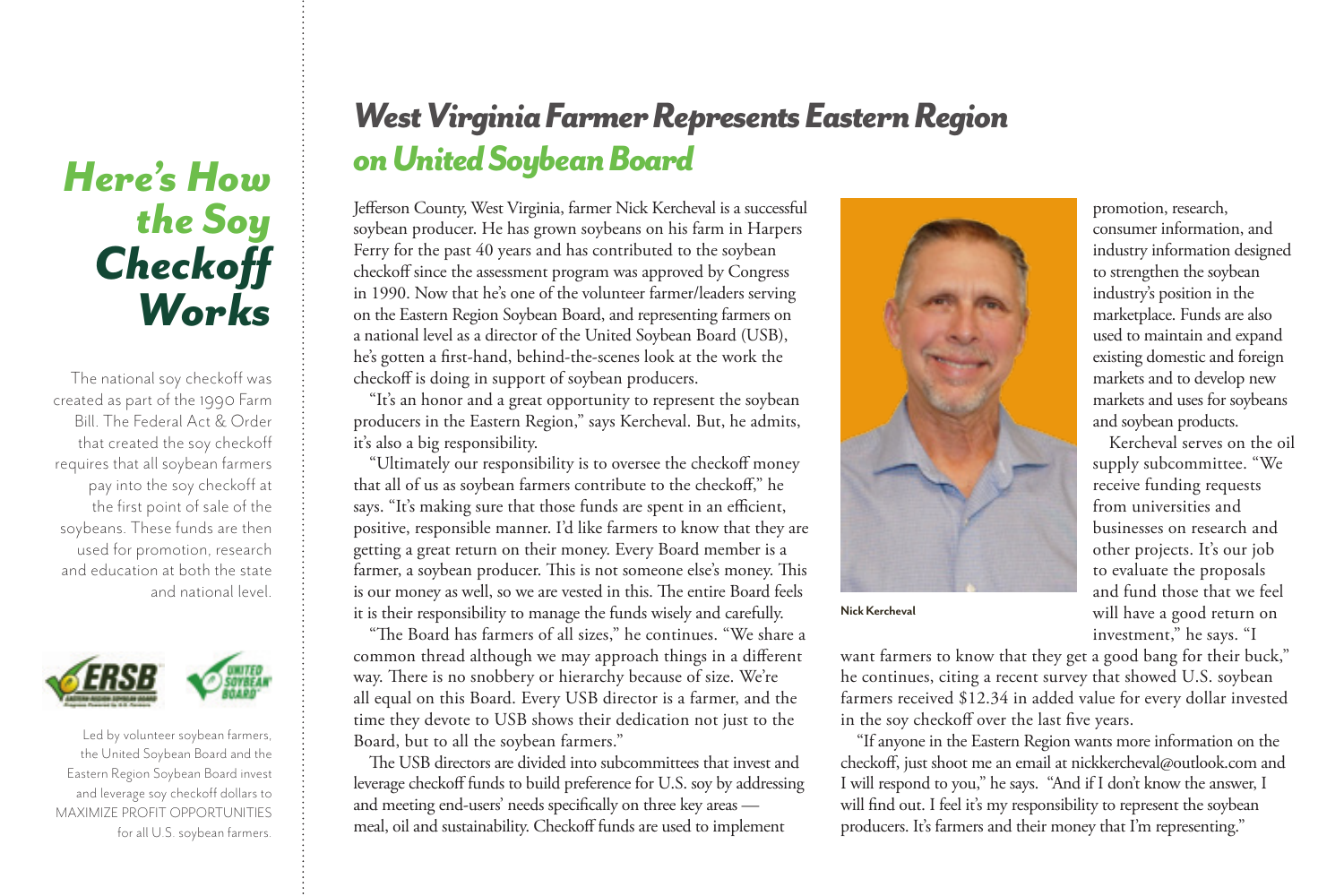#### *What is the Eastern Region Soybean Board?*

The Eastern Region Soybean Board (ERSB) is the farmercontrolled Qualified State Soybean Board responsible for managing the West Virginia, Florida and New England states' share of funds received from the nationwide soybean checkoff program.

The mission of the Board is to invest checkoff resources to advance soybeans in the Eastern Region, enhance sustainability, and provide opportunities for Eastern Region soybean growers. This annual report outlines the projects and initiatives funded by the checkoff in the Eastern Region in Fiscal Year 2020.

In order to maximize funds available for projects and to reduce overhead costs, the ERSB participates in a sharedexecutive arrangement with the Pennsylvania Soybean Board.

#### *CONTACT US AT:*

**Eastern Region Soybean Board 2215 Forest Hills Drive, Suite 40 Harrisburg, PA 17112**

**Jennifer Reed-Harry,**  *Executive Director*  **(717) 651-5922 jrharry@pasoybean.org easternregionsoy.org**

## *Eastern Region Soybean Board Adopts New Strategic Plan*

### **STRATEGIC PLAN**

A new strategic plan that charts the future course of the Eastern Region Soybean Board was adopted by the farmer/leaders of the Board at its February 2020 meeting. The strategic plan will guide the Board as it considers checkoff-funded research priorities, educational opportunities, outreach and other projects.

### **STRATEGIC OBJECTIVES**

- **1. Preserve and advance animal agriculture, the largest consumer of soybean meal**
- **2. Promote biofuels and bioheat through partnering opportunities**
- **3. Identify and promote sustainable practices that provide ROI**
- **4. Drive new innovations to increase the value of soy**
- **5. Increase the understanding of soy**

The Board's internal priorities for meeting these objections will be accomplished through education, future focus, partnering and collaboration, and stewardship.

The road map for determining how to invest checkoff dollars will be determined by:

- **1. Addressing key needs of all our audiences and stakeholders**
- **2. Exploring "outside the box" new varieties, uses and markets, ag and food issues, and reaching the next generation**
- **3. Seeking out new opportunities, collaborating with other state checkoffs and farming organizations**
- **4. Practices for economic and ecological sustainability, success planning**

## ANNUAL FINANCIAL REPORT

Fiscal Year 10.1.19 to 9.30.20

### CASH ASSETS:

| <b>Operating Funds</b>                               | \$124,722  |
|------------------------------------------------------|------------|
| <b>Emergency Preparedness Fund</b>                   | \$87,570   |
| <b>Dissolution Fund</b>                              | \$53,073   |
| Equipment                                            |            |
| Less: Liabilities                                    |            |
| Net Assets at 9.30.20                                | \$265,365  |
| <b>REVENUE:</b>                                      |            |
| Assessment Income                                    | \$56,116   |
| Less: Assessments Paid to USB & QSSB's               | \$(32,407) |
| Interest/Other Revenue                               | \$3,464    |
| <b>PROGRAM EXPENSES:</b>                             |            |
| Communications                                       | \$(15,064) |
| Promotion & Education                                | \$(12,279) |
| Research                                             | \$(31,282) |
| Administration/Audits/<br>Compliance/Insurance/Other | \$(15,594) |
| Increase/(Decrease) in Net Assets                    | \$(47,046) |
|                                                      |            |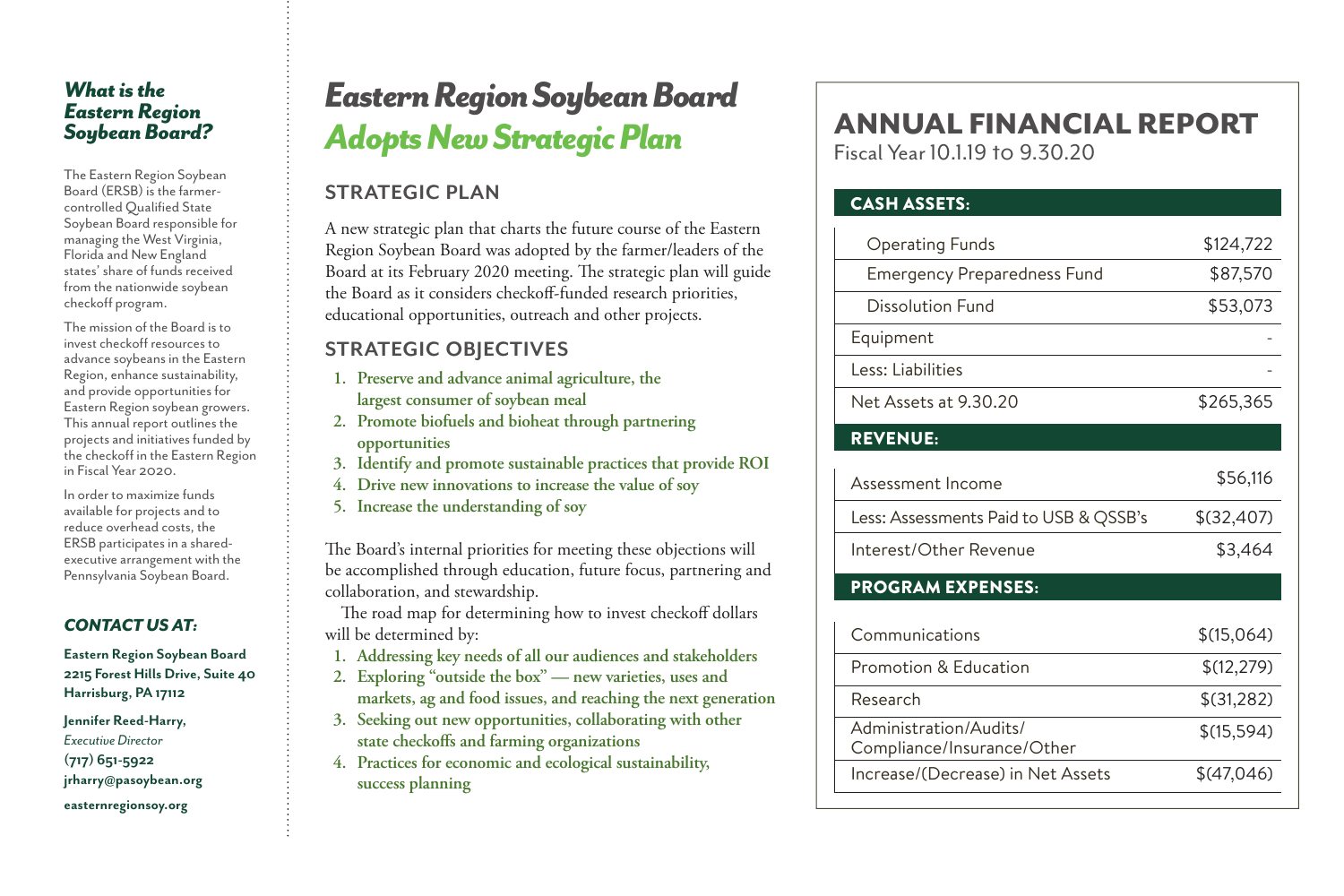## *Soy checkoff provides return on farmer investments*

An independent, third-party study found that soy checkoff investments provided added value to soybean producers, even in recent down-market times.

According to a recent independent economic study, the soy checkoff continues to translate farmer investments into significant benefits for U.S. soybean farmers. The results of the 2019 return-on-investment (ROI) study, which is required by the U.S. Department of Agriculture, found that U.S. soybean farmers received \$12.34 in added value for every dollar they invested in the soy checkoff.

The ROI study analyzed the demand-and supplyenhancing activities funded by the soy checkoff between 2014 and 2018. The study was conducted by Dr. Harry Kaiser, a leading research expert at Cornell University in the field of agricultural economics and its application to commodity checkoff programs.

"The study finds that USB's activities have had a positive and significant impact on soybean demand between 2014 and 2018," Dr. Kaiser said.

#### **Key findings included:**

- U.S. soybean farmers received \$12.34 in added value for every dollar they invested in the soy checkoff over the last five years.
- Every dollar U.S. soybean farmers invested in international promotion activities produced \$17.95 in return value.
- Soy checkoff investments made toward demandenhancing research and promotion returned an average value of \$18.18.
- Collaborative soy checkoff investments in production research that leverage industry and academic partners continue to provide promising returns to U.S. soybean farmers, returning an average value of \$9.42.

These estimates were reached using econometric models of domestic and international soybean markets that allowed the research team to net out the impacts of other important factors — such as other crops, substitute commodities, income, exchange rates and economic conditions in importing countries — to determine the estimated impact of the soy checkoff's work and investments.





### CHECKOFF WORKING FOR YOU

The results of a 2019 independent economic study, which is required by USDA and takes place every five years, found that between 2014 and 2018, U.S. soybean farmers received \$12.34 in added value for every dollar they invested in the soy checkoff.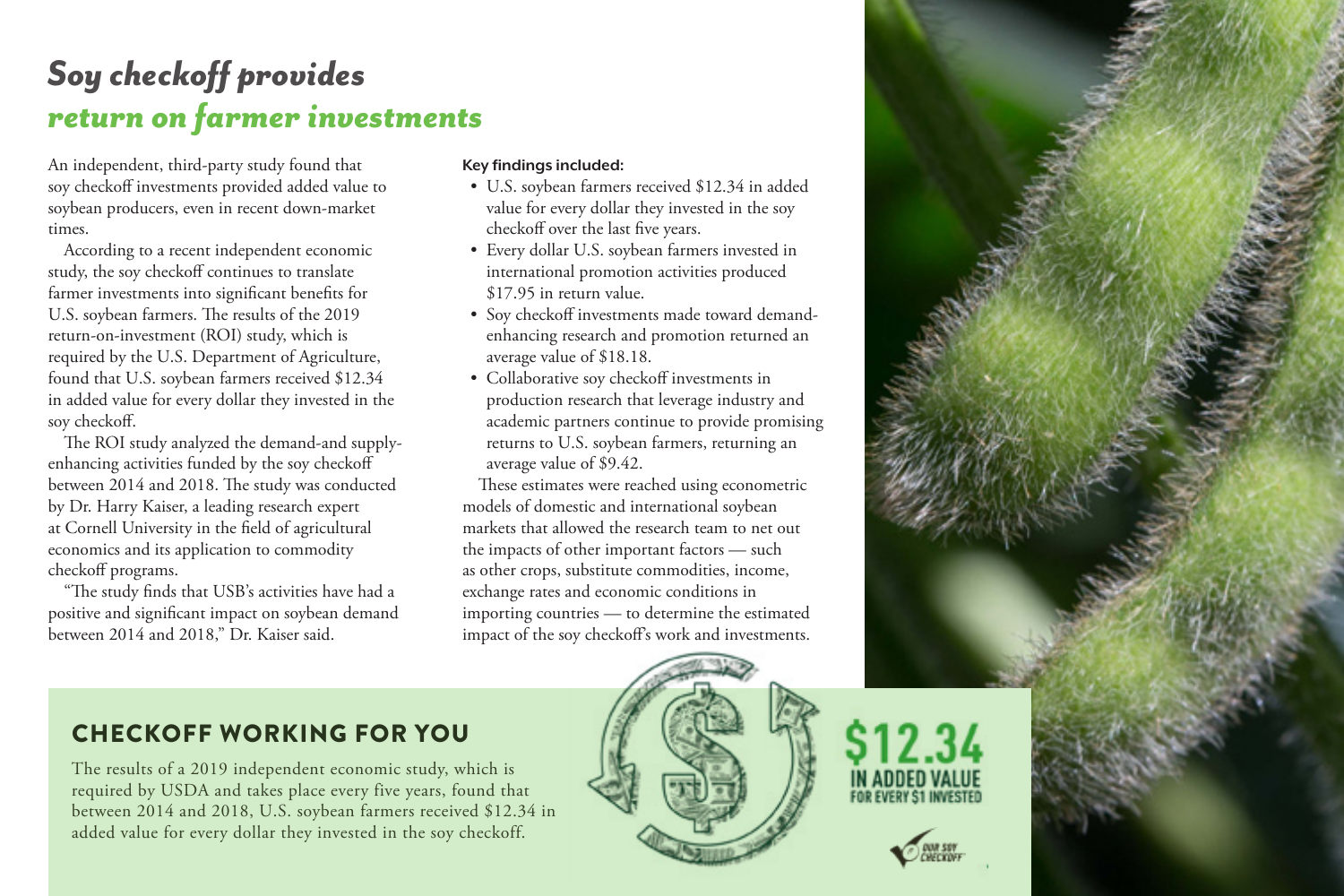### **PRODUCTION RESEARCH**

## *Impact of Cover Crops and Double Cropping on Soybean Yield and Profitability*

### *University of Florida*

Improving productivity and profitability through sustainable means of production is one of the challenges that producers in the Eastern Region face amid weather extremes and limited resources. Use of cover crops to enhance soil health and benefit the following crop is gaining importance.

In a research project funded by the Eastern

Region Soybean Board, Dr. David Wright, lead researcher, examined the use of cover crop to improve soybean productivity and soil health by comparing soybean yield and performance with and without a prior cover crop. A crop rotation including winter Brassica carinata (carinata), winter oats and

a corn-soybean summer rotation was established with enough plots to represent all winter and summer crops in a given year.

Soybeans were produced under three trial conditions: following winter carinata, following winter oats and following winter fallow. To evaluate the performance in each of the three trial conditions, soybean yields, oil quality and quantity are being measured and compared.

The trial plots were scouted for insect pests and common diseases of soybean. There are normally high populations of corn earworms and stinkbugs in late August and early September, but populations were not as high as in many years in any of the systems.

Weed diversity in each of the soybean plots was

estimated. Very little differences in weeds were noted between the three systems.

In the two trial conditions with cover crops, the nutrient benefits from carinata and oats to the following soybean crop are being assessed. Putting a brassica winter crop provides the benefit of both a cover crop and a winter cash crop. Carinata provides all the benefits of a cover crop: it returns biomass to the soil, reduces nutrient runoff, improves soil moisture and improves soil characteristics as compared to fallow. Further, carinata seed has a market for drop-in renewable fuel and as a high protein feed supplement. So unlike other cover crops, it gives returns to the farmer

in the form of an additional off-season income, while building soil health.

Soybean is better suited to a rotation with carinata as compared to corn, cotton or peanuts based on data so far, due to the timing of soybean planting. Moreover, inputs were not different in the three treatments.

Dr. Wright and his team at the University of Florida are currently analyzing the data from the 2020 harvest. Yields from the season will provide insight into the productivity of the different systems being compared. Final results will also provide information on soil health status, nematodes, and nutrient leaching potential of the three systems being compared.

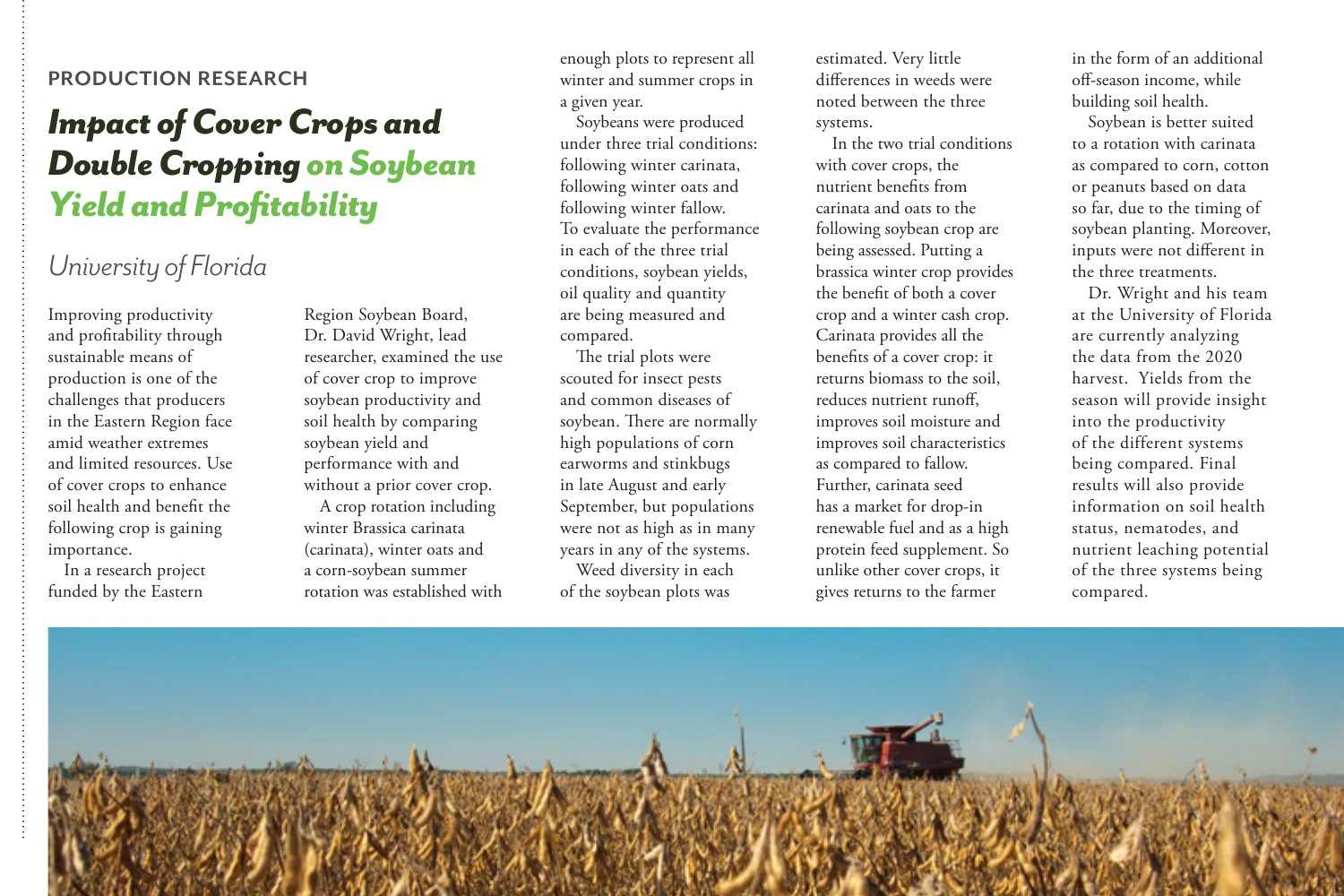#### **PRODUCTION RESEARCH**

## *Developing Soybean Production Practices that Maximize Yield & Enhance Environmental Stewardship in Northern Climates*

### *University of Vermont*

Due to extended periods of low milk prices and high input costs, many farmers in the Northeast are looking for ways to increase on-farm feed production and diversify their operations to increase profitability. However, due to the relatively short growing season, soybeans have not been a crop of major focus for yield or quality research.

"To overcome these economic and environmental challenges, farmers need region-specific agronomic information to maximize soybean yields while minimizing environmental impacts," says Dr. Heather Darby, University of Vermont, lead researcher on the project.

Understanding how crops are impacted by varying planting dates can help producers make important management decisions. With a growing concern of agriculturally related

water quality implications in Vermont waterways, farmers are now required in some instances to cover crop their annually cropped fields. However, with this increase in cover cropping there is a need to investigate potential impacts on following cash crops and best practices for establishing cover crops into and following soybeans.

Similarly, with the concerted effort to reduce nutrient loading in waterways due to soil erosion, farmers are becoming more interested in adopting

reduced and no-till practices. Understanding how to best combine these two practices into soybean cropping systems specifically for the Northeast is critical to the success of soybean crops in the region.

This year, the researchers initiated several soybean trials at Borderview Research Farm in Alburgh, Vermont. These trials included a conventional variety trial, a planting date trial, and a cover crop trial in which soybeans follow fall planted cover crops under varying tillage regimes.

#### *Objective 1:* **Provide up-todate information on soybean varieties that produce maximum yields in the far North.**

The variety trial included 23 varieties from three different seed companies spanning maturity groups 0.90 to 2.1. Throughout the season the trials were inspected for insect and disease issues. However, due to extremely hot and dry conditions, very little disease and insect pressure was seen. The trials will be evaluated for populations, yield, quality.

#### *Objective 2:* **Determine the impact of planting date on soybean yield and quality.**

The planting date trial included two varieties, one early and one mid-group 1 maturity, planted approximately weekly from mid-May through mid-June. After the planting of four planting dates, an error was made in herbicide application which severely impacted some of the planting dates. Therefore, weekly planting was continued until July 8.

One of the goals of this planting date study was to determine how late soybeans can be planted in Vermont while still reaching maturity and producing adequate yields. Although the trial this year did not have the exact treatments the researchers anticipated, they will have later planting dates than usual to help understand how late is too late to plant in Vermont.

In addition, the researchers wanted to determine how soybeans respond to shifting planting dates in terms of other characteristics such as pest and disease pressure. In a planting date study in



sunflowers, they found that shifting planting dates can be a tool for farmers to avoid certain insect or bird pest pressures.

*Objective 3:* **Investigate cover cropping termination strategies for soybean production systems that maximize yield, protect soil health, and minimize pest and disease pressure.**

In the fall of 2019, 10 cover crop treatments were planted at Borderview Research Farm. Four of the treatments included an overwintering species (red clover, winter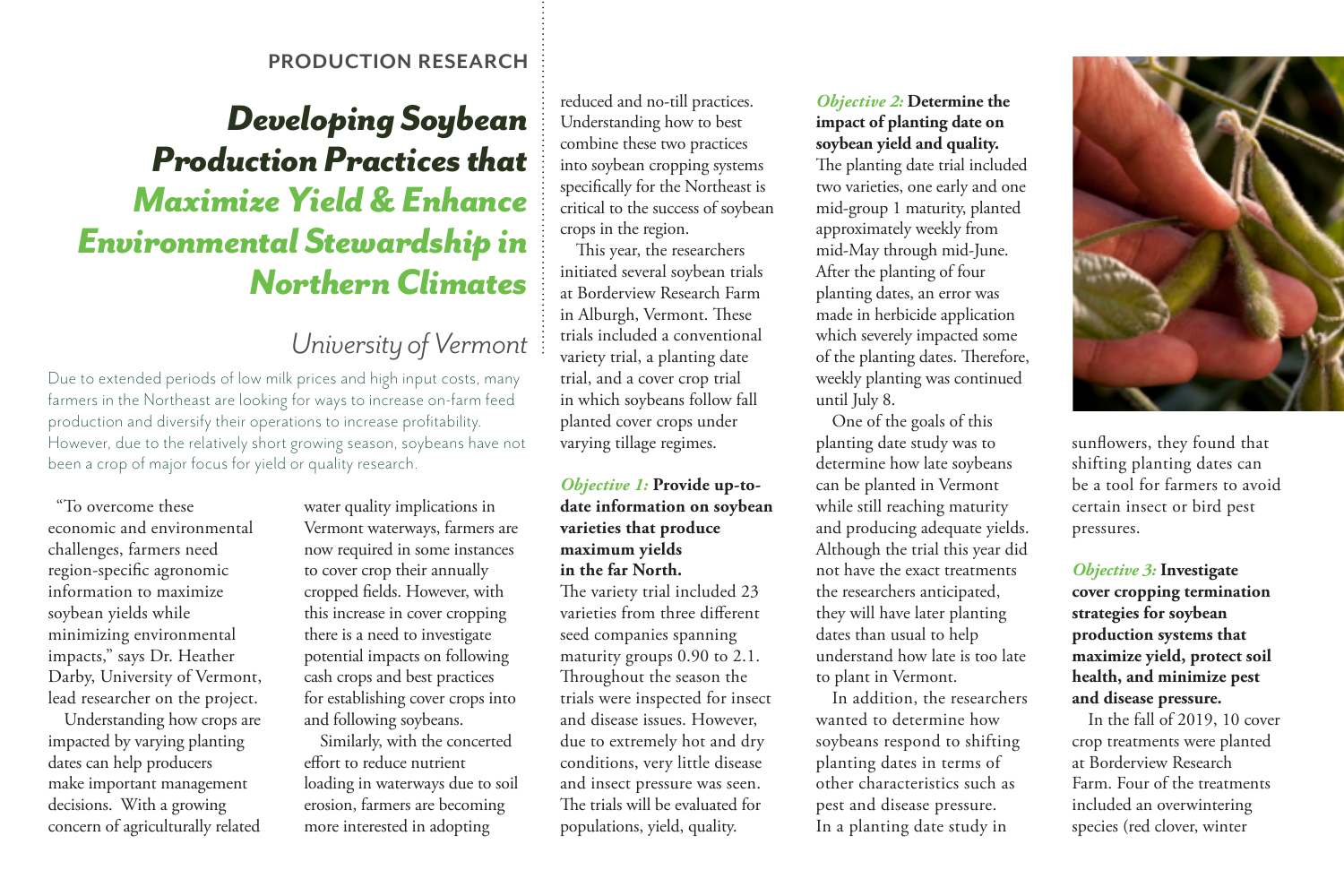

rye, or hairy vetch) and were intended to provide both fall and spring living soil coverage. The other treatments included species that regularly winterkill (oats, annual ryegrass, and tillage radish) in the region and were intended to provide living fall coverage and winterkilled spring coverage. There was also a control treatment in which no cover crop was planted.

In October 2019, biomass was collected in all plots and dried to determine dry matter content and yield. In the spring of 2020, ground cover was assessed in all plots to capture ground cover from both living

and winterkilled cover crop residue. Cover crop height was also measured at that time. Biomass was collected in each plot with living residue only in May in the plow, pre-spray, and post-spray treatment blocks respectively. Soil health samples were also collected in each plot.

The oat cover crop had the highest fall biomass and the winter rye had the highest spring biomass. These data are being statistically analyzed and quality analyses of nutrient content are being performed.

Cover crop residue was incorporated into the soil in the plow block with disc harrows and the soil finished for planting with a spiketooth harrow on May 9. In the pre-spray block, cover crops were terminated using an application of Roundup® herbicide. Finally, cover crops were terminated with a post-planting application of Roundup® on May 20.

Soybeans were planted in all plots on May 22 at a rate of 185,000 seeds ac-1, treated with soybean inoculant, and planted with 5 gal. ac-1 9-18-9 liquid starter fertilizer. To understand

the nutrient release rates of the different cover crop treatments and how this is impacted by termination method, soil nitrate content was assessed in each plot prior to termination and biweekly following termination and planting. These analyses are underway.

Soil temperature and moisture were also measured weekly in all plots to understand differences between cover crop and tillage treatments. The soybeans were also scouted for slug damage to investigate differences between residue levels and potential slug harboring habitat between termination methods and cover crop treatments. These data are being statistically analyzed.

"As more producers in the region look for additional crops to diversify their operations, we hope to provide this type of additional management information to farmers in order to increase the number of soybean producers in the region, "says Dr. Darby. "At the conclusion of our season research reports will be available through our website at uvm.edu/extension/nwcrops."



### **BRINGING RESEARCH FINDINGS TO FARMERS**

The findings from the research projects the soy checkoff invests in at the national and state levels can now be found on the Soybean Research & Information Network (SRIN) website.

The Soybean Research & Information Network is designed for farmers to read about all the benefits of checkoff-funded research projects. Videos summarizing the research are available as well.

- Read summaries and highlights of the latest research
- Discover resources and publications
- Explore topics including agronomics, diseases, and pests

Each article on the SRIN website provides insight and explanation on the research findings and links directly to the study in the research database for further exploration. Projects have sought to combat all sorts of challenges, from obstacles associated with unpredictable weather patterns to insect management and variety performance.